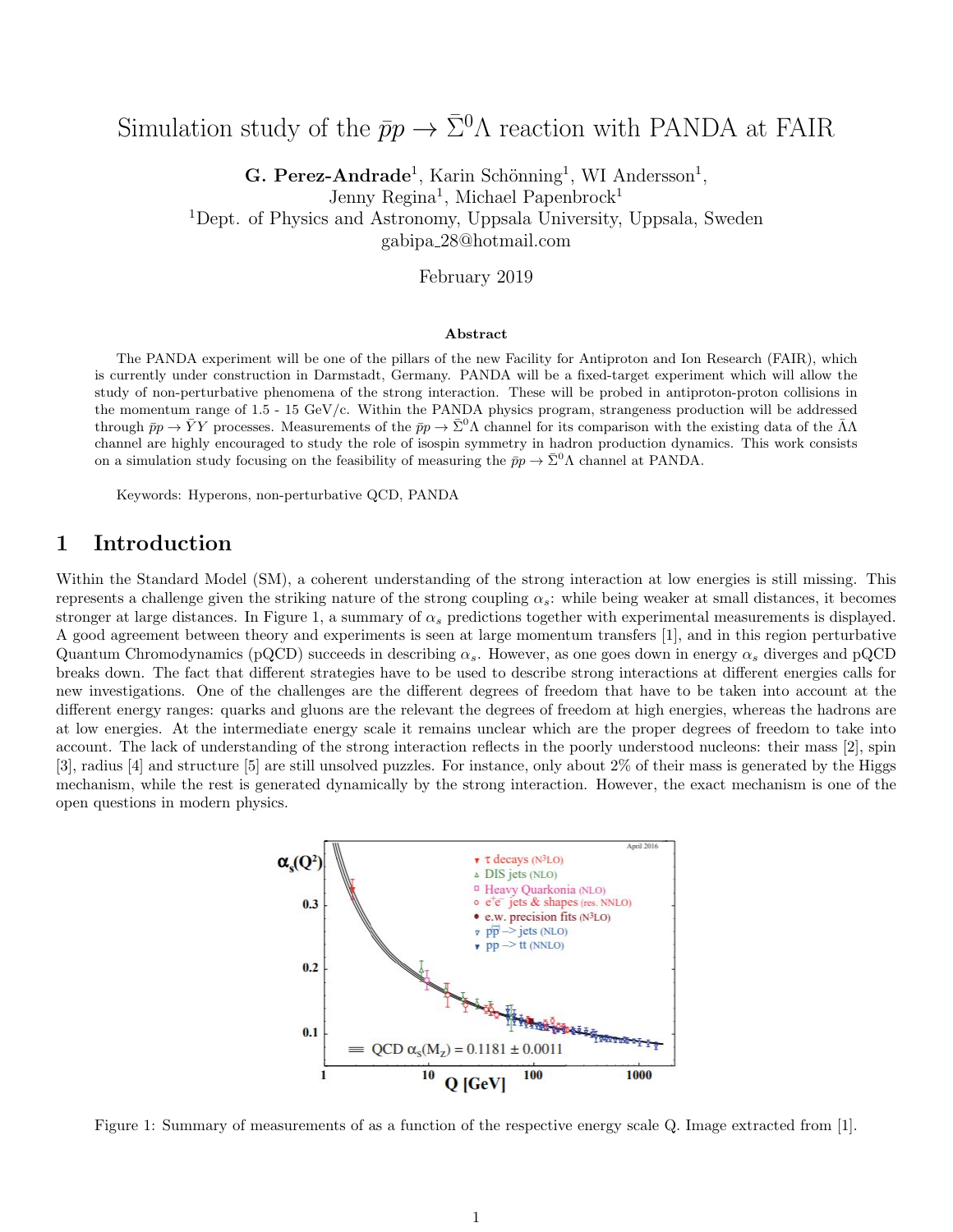#### 1.1 Hyperons

Hyperons (antihyperons), denoted as  $Y(\bar{Y})$  are baryons which contain one or several  $s(\bar{s})$  quarks, e.g. the  $\Lambda$  (uds) or  $\Sigma^0$  $(\bar{u}d\bar{s})$ . One of the main motivations of studying these particles is that their production is set by the mass of the s quark, m<sub>s</sub> ~ 100 MeV, which is close to the QCD cut-off or hadronization scale  $\Lambda_{QCD}$  ~ 200 MeV/c<sup>2</sup>. Therefore, to study reactions containing strange hyperons at different energies, provide tools to address the question of how are quarks bounded into hadrons in the region where perturbative QCD is not valid anymore.

Hyperons have larger masses than the nucleons and are unstable. Except for the  $\Sigma^0$  which decays electromagnetically, all other ground-state hyperons decay weakly. Weak decays are self-analyzing *i.e.* there is a parity violating part in the decay amplitude which causes the daughter particles to be emitted according to the initial hyperon spin vector. By measuring such asymmetry, the hyperon polarization can be reconstructed [6]. In processes such as  $\bar{p}p \to YY$  when the decay products of the hyperon are detected, one can in addition access to some spin correlations [7]. Spin observables such as the polarization are model dependent and therefore, constitute an important testing tool for theoretical models.

## 2 The  $\bar{p}p \to \bar{\Sigma}^0 \Lambda$  channel

Several reactions containing hyperons have been studied at previous experiments (Figure 2). From such measurements, the total and differential cross sections, polarization of outgoing hyperons and spin correlations have been obtained at several beam momenta. However the focus has remained on single-strange hyperon production e.g. the  $\bar{p}p \to \Lambda\Lambda$ , at low energies.



Figure 2: Hyperon production in  $\bar{p}p$  annihilations [7]. Thresholds of various reactions are marked in blue.

The attempts of explaining strangeness production in  $\bar{p}p \to \bar{Y}Y$  reactions have motivated the development of theoretical descriptions: i) a meson exchange model (MEX) [8], ii) a quark-gluon model (QG) [9] and iii) the combination of the two afore-mentioned approaches [10]. These models describe to some extent what has been observed in the experiments. However, fail to describe the complete spin dynamics, and there are few predictions and data about other hyperons different from Λ.

Providing information about hyperons such as the  $\bar{\Sigma}^0$ , could give important clues to the underlying physics of the strong interaction mechanism. For this reason, measurements of the  $\bar{\Sigma}^0$ A reaction for its comparison with the existing  $\bar{\Lambda}$ A data has been motivated. The similarities in quark content between  $\Lambda$  and  $\Sigma^0$ , lead to think that these reactions dynamics can be similar. On the other hand, the isospin and spin structure should be different in the two cases. For instance, predictions given by the MEX model establish that the strength of the coupling in the  $\bar{\Sigma}^0$  case is stronger than the  $\Lambda$  case. While, the comparison between the channels in the QG picture provides information about the isospin dependence of the production mechanism.

From previous measurements reported by the PS185 collaboration at CERN, it was concluded that the angular distributions of both the  $\bar{\Lambda}$  and the  $\bar{\Sigma}^0$  in all measurements of the  $\bar{p}p \to \bar{\Lambda}\Lambda$  and  $\bar{p}p \to \bar{\Sigma}^0\Lambda + c.c.$  reactions respectively, show a forwardly peaked behavior and that the strength of the peak depends on the beam momentum [11],[12],[13]. The existing measurements of such reactions are limited to  $p_{beam}$  up to  $\sim 6$  GeV. At higher energies, the data bank is scarce. Therefore, if one wants to get more information about strangeness production and explore the multi-strange sector, more data are needed.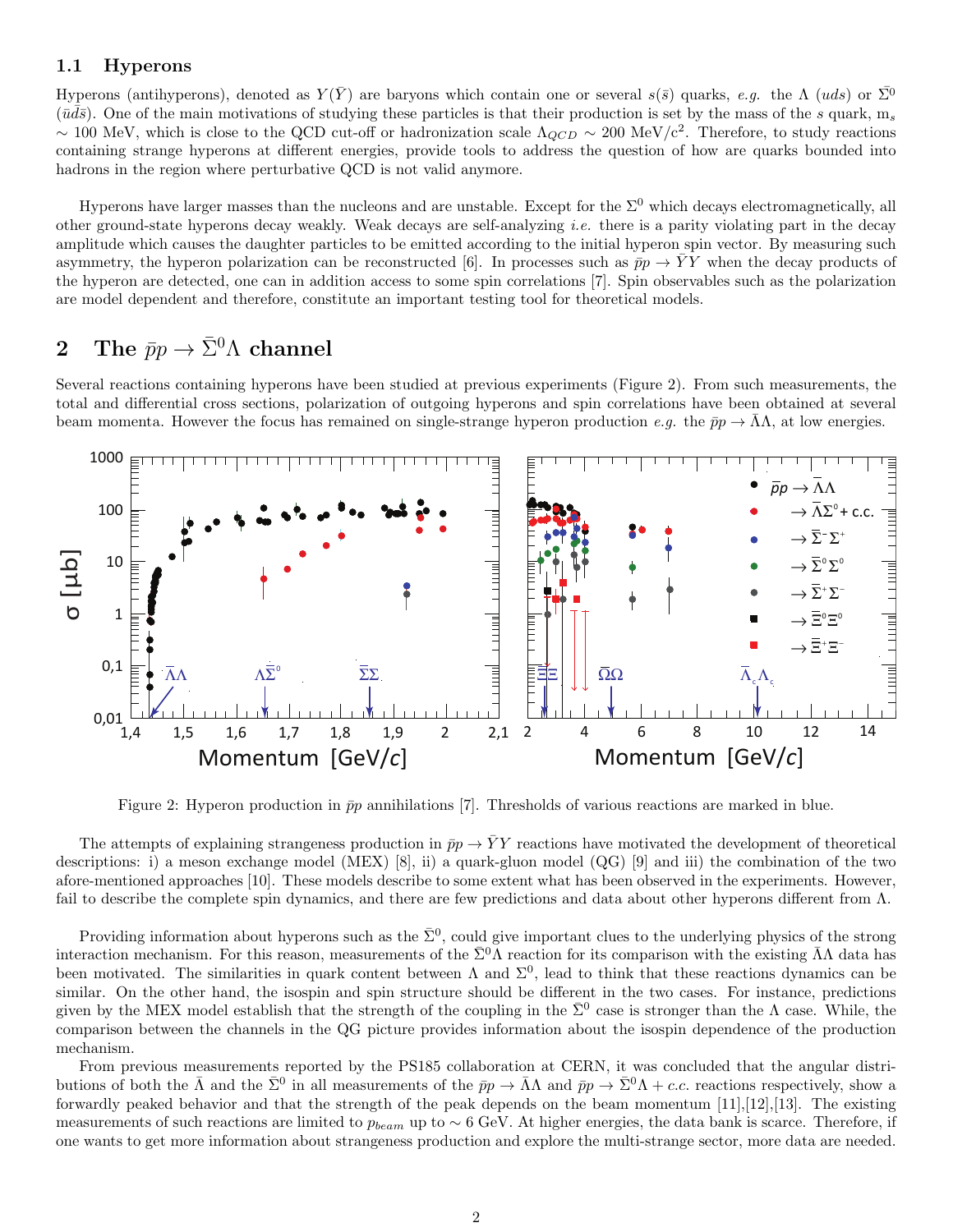## 3 The PANDA experiment

The antiProton ANnihilations at DArmstadt (PANDA) experiment, is one of the pillars within the Facility for Antiproton and Ions Research (FAIR) currently under construction in Germany. The PANDA experiment has a broad physics program focused on strong interaction studies. At the first stage, strangeness production will be addressed through  $\bar{p}p \to \bar{Y}Y$  processes [14]. With a Target spectrometer and a Forward Spectrometer, the PANDA detector will offer a nearly 4π-solid angle coverage. Each spectrometer will contain devices to perform tasks such as particle tracking and identification, vertex detection and calorimetry. The PANDA detector will be hosted within the High Energy Storage Ring (HESR) antiproton ring. At its first stage, the HESR will provide a luminosity of  $10^{31}$  cm<sup>-2</sup>s<sup>-1</sup> until the design luminosity of  $1.5 \times 10^{32}$  cm<sup>-2</sup>s<sup>-1</sup> is achieved. As part of the PANDA experiment preparations, it is of major importance to understand such reactions and study their measurement feasibility. From some simulation studies so far completed for PANDA ([6],[15]), it has been concluded that it will be possible to start collecting large and clean samples of strange hyperons from the first phase of operation. Therefore, a high strange hyperon production rate is expected when the full luminosity is achieved.

## 4 Software tools

To perform the simulation studies, the PandaRoot framework is used. PandaRoot is based on ROOT [16] and Virtual MonteCarlo [17] for the detector implementation and simulation. It is specific for PANDA and has been developed to simulate the full experiment chain: from the particles generation in the  $\bar{p}p$  annihilation, to the physics analysis. Several particle generators are included within PandaRoot. The most relevant for this particular study are EvtGen and Dual Parton Model (DPM) [18]. EvtGen is used to generate the signal events, including complex sequential decay channels taking into account known decay properties, such as angular distributions or polarization [14]. The DPM is a background generator in which all possible hadronic reactions are simulated at a given beam momentum and takes into account differential crosssections parametrized from existing experimental data [19],[20]. After the event generation, the particles get transported through the PANDA detector material using GEANT [21]. Interactions such as multiple scattering and energy loss by e.g. ionization, [18] as well as effects from traversing magnetic fields are accounted for. After the transport, the detector responses to the particle passage are digitized. Different algorithms are used for the track reconstruction and the particle identification. These two tasks are carried out in two steps: first locally at each detector and then globally when all the single detector information are collected [22]. From the obtained information the physics analysis can be performed. With the current analysis tools implemented in PandaRoot, it is possible to obtain reconstruction efficiencies and rates for several channels containing hyperons. However, it is important to mention that PandaRoot is still under development.

## 5 Analysis

A previous simulation study of the reaction  $\bar{p}p \to \bar{\Lambda}\Sigma^0 + c.c.$  was performed by Sophie Grape [6]. However, given that her simulations were using a Software framework based on the Babar experiment [23] and with isotropic distribution for the scattering angle of the  $\bar{\Sigma}^0(\Sigma^0)$  as input, it called for an update. This work is currently under an internal review process, therefore a general explanation of the analysis strategy will be given without showing any result. Preliminary results are presented in [24].

In this work, two samples of 10k events of the reaction  $\bar{p}p \to \bar{\Sigma}^0 \Lambda$  were simulated: one at  $p_{beam} = 1.771 \text{ GeV/c}$  and one at  $p_{beam} = 6 \text{ GeV/c}$ . Both simulations were performed using a decay model based on the results obtained by the different experiments at CERN (Refs. [11] and [13]). The  $\bar{\Sigma}^0$  baryon decays into a  $\bar{\Lambda}$  almost at the interaction point ( $\tau_{\bar{\Sigma}^0} \approx 7.4 \times 10^{-20}$ s [1]). The  $\bar{\Lambda}$  and  $\Lambda$  decay after traveling a few centimeters  $(\tau_{\Lambda/\bar{\Lambda}} \approx 2.632 \times 10^{-10}$ s [1]) and thus their decay products are the particles reaching the detectors. After the generation, five final state particles per event are expected:

$$
\bar{p}p \to \bar{\Sigma}^0 \Lambda \to \bar{\Lambda}\gamma p\pi^- \to \bar{p}\pi^+ \gamma p\pi^- \tag{1}
$$

However, after the generated particles are propagated through the detector material, more particles are created. These can be of the same or different particle species than the final state particles. The focus of this analysis is to test how well the  $\bar{\Sigma}^0$  and  $\Lambda$  corresponding to the generated channel can be reconstructed and identified. This is achieved by selecting and combining their final state particles measured in the detectors. The analysis strategy is divided in a pre-selection and a final selection stage. At both stages, kinematic fitting procedures are used: these are statistical methods which improve the measurements of processes such as particle interaction or decay, by utilizing known information  $e.g.$  particle masses, energy and momentum conservation [25].

The pre-selection is divided in three steps: i) the final state particles identification, ii) a photon selection based on the reaction kinematics and iii) the  $\bar{\Lambda}/\Lambda$  reconstruction through the combination of the charged candidates  $p\pi^-/\bar{p}\pi^+$  respectively.

Since the main goal of the analysis is to obtain a sample where false particle candidates are as few as possible, two types of event selection methods were tested: inclusive or single-tag and exclusive or double-tag.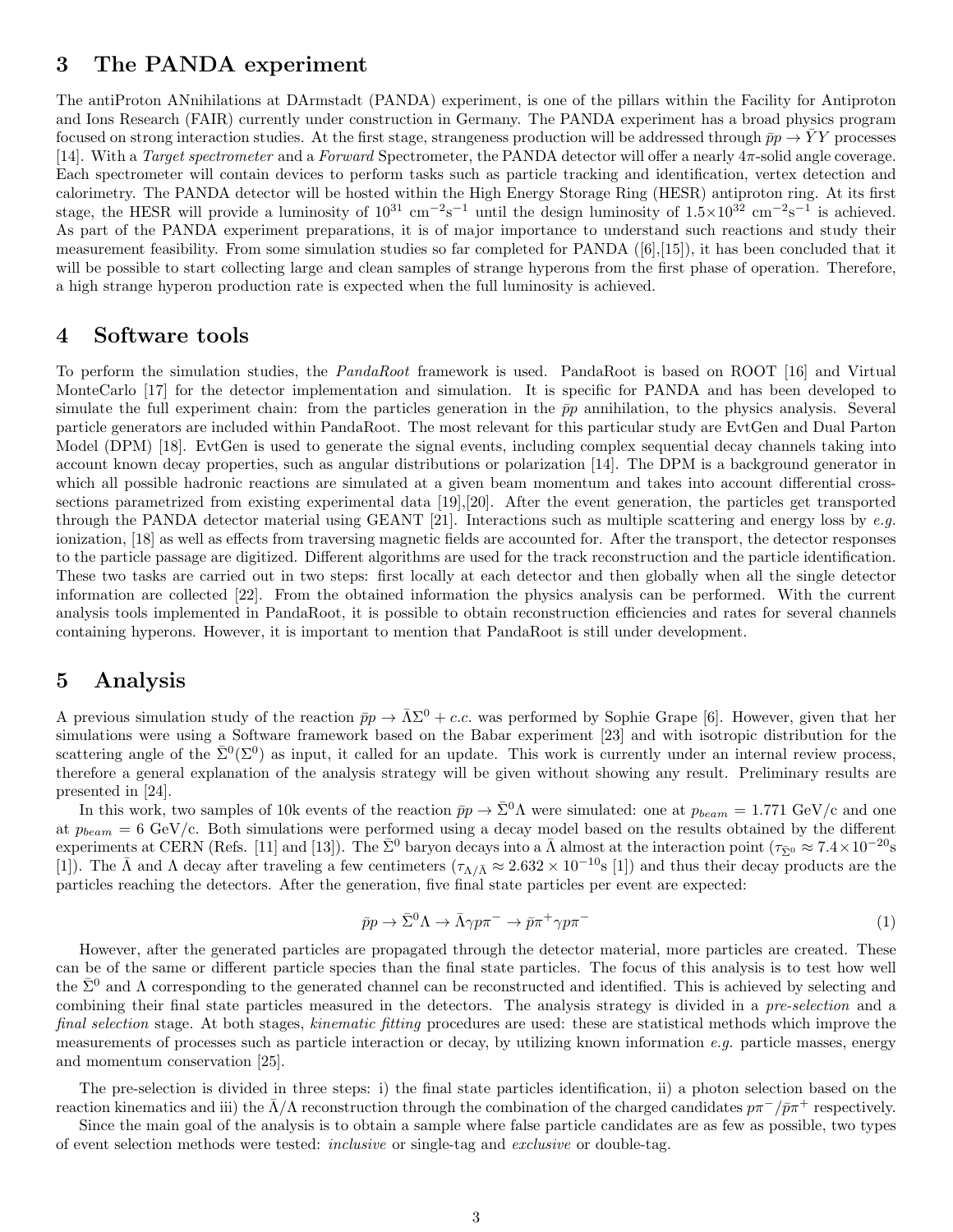#### 5.1 Inclusive selection

In this case, not all final state particles are detected and thus only one part of the system can be reconstructed. In this specific case, only the  $\bar{p}\pi^+\gamma$  particles are detected and hence only the  $\bar{\Sigma}^0$  can be directly reconstructed. The reaction is of the form  $\bar{p}p \to \bar{\Sigma}^0 X$  where X denotes the undetected particle. The identity of X can be obtained from missing kinematics. Usually, a good efficiency is achieved with this type of selection since less particles have to be reconstructed and thus, the probability of not detecting them is lower. On the other hand, fewer kinematic constraints can be imposed, meaning that the background cannot be suppressed to the same extent as if the complete system was reconstructed.

#### 5.2 Exclusive selection

In this case all five final state particles are reconstructed so the complete  $\bar{\Sigma}^0 \Lambda$  system can be reconstructed. As a consequence, more information is available and the kinematic properties given by the initial state, *i.e.* the  $\bar{p}p$  system, constrain the final state. The latter can be used to improve the momentum or energy resolution of the reconstructed particles. The disadvantage in this type of event selection is that the probability of particles escaping the detector is higher and thus the reconstruction efficiency is usually lower than the case of inclusive selection. In addition, since the approach implies selection of a specific decay channel, the selected sample size is reduced with the corresponding branching fraction [24].

With this analysis strategy, signal and background reconstruction efficiencies for the  $\bar{\Sigma}^0 \Lambda$  channel were obtain at the two  $p_{beam}$  chosen, as well as their reconstruction rates ??.

#### 6 Summary

A complete model to explain the strong interaction at all relevant energy ranges is needed. Currently, there are many open questions about the principal characteristics of the nucleon. Reactions involving hyperons are a powerful tool probe the strong interaction at the intermediate energy region and therefore at the experiment we will seek to increase the database on hyperon reactions: exploring a wider range of  $p_{beam}$  and the multi-strange region. So far, various simulation studies have shown tht the PANDA experiment is very promising for the production of several hyperon channels from already the starting phase. An updated simulation study on the reconstruction feasibility of the  $\bar{p}p \to \bar{\Sigma}^0 \Lambda$  channel with a realistic angular distribution has been performed.

### References

- [1] M. Tanabashi et al. [Particle Data Group], Review of Particle Physics, Phys. Rev. D 98 (2018) no.3, 030001.
- [2] S. Scherer and M. R. Schindler, *Quantum chromodynamics and chiral symmetry*, Lect. Notes Phys. 830 (2012) 1.
- [3] C. A. Aidala et al., The Spin Structure of the Nucleon, Rev. Mod. Phys. 85 (2013) 655
- [4] S. Scherer, and M. R. Schindler, Quantum chromodynamics and chiral symmetry. In A Primer for Chiral Perturbation Theory, Springer, Berlin, Heidelberg. (2011) 1-48.
- [5] R. Pohl, *et al., The size of the proton*, Nature, **466**(7303), (2010) 213.
- [6] Grape, S., Studies of PWO Crystals and Simulations of the  $\bar{p}p \to \bar{\Lambda}\Lambda, \bar{\Lambda}\Sigma^0$  Reactions for the Experiment. PhD thesis, Uppsala University (2009).
- [7] Johansson T, AIP Conf. Proc. 8th Int. Conf. on Low Energy Antiproton Physics, 95 (2003)
- [8] F. Tabakin and R. A. Eisenstein, Meson Exchange Calculation of the  $\bar{p}p \to \bar{\Lambda} \Lambda$  Reaction, Phys. Rev. C 31 (1985) 1857.
- [9] H. R. Rubinstein and H. Snellman, Dynamics of QCD in the Nonperturbative Low-energy Region, Phys. Lett. B165 (1985) 187.
- [10] P. G. Ortega, D. R. Entem and F. Fernandez, p anti-p  $-i$  Lambda anti-Lambda depolarization and spin transfer in a constituent quark model, Phys. Lett. B 696 (2011) 352.
- [11] P. D. Barnes et al., Measurement of the anti-p  $p \rightarrow \text{z}$  anti-lambda Lambda and anti-p  $p \rightarrow \text{z}$  Antisigma0 Lambda + c.c. reactions at 1.726- $GeV/c$  and 1.771- $GeV/c$ , Phys. Rev. C 54 (1996) 2831.
- [12] P. D. Barnes et al., Measurement of the Reaction  $\bar{p}p \to \bar{\ell}$ ambda Sigma $0 + c.c.$  At 1.695-GeV/c, Phys. Lett. B 246 (1990) 273.
- [13] H. Becker et al. [CERN-Munich Collaboration], Measurement of the Reactions  $\bar{P}P \to \bar{\Lambda}\Lambda$ ,  $\bar{p}p \to \bar{\Lambda}\Sigma^0$  and  $\bar{P}P \to \bar{\Lambda}$  (Missing Mass) at 6-GeV, Nucl. Phys. B 141 (1978) 48.
- [14] M. F. M. Lutz et al. [PANDA Collaboration], Physics Performance Report for PANDA: Strong Interaction Studies with Antiprotons,